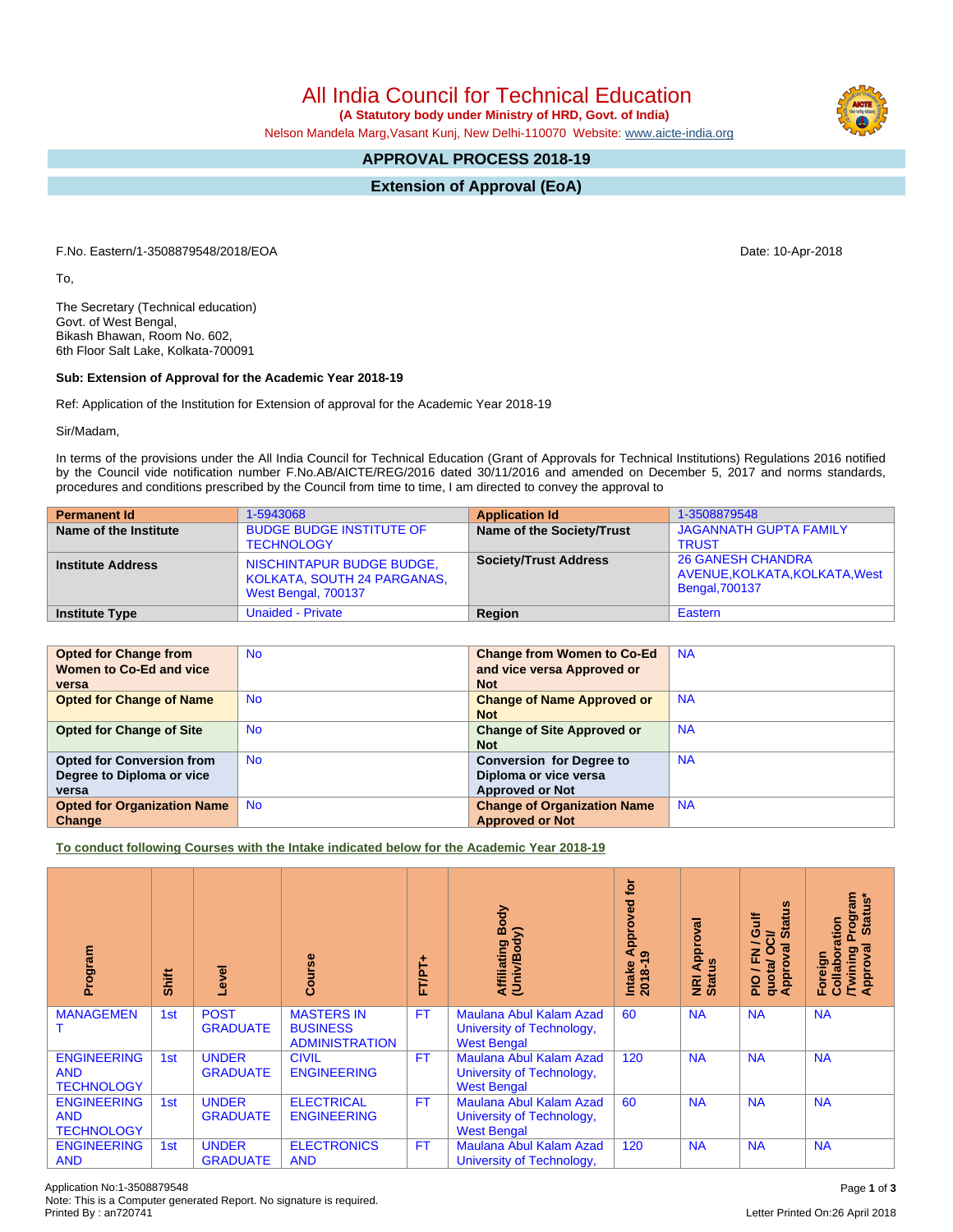| <b>TECHNOLOGY</b>                                     |                 |                                 | <b>COMMUNICATION</b><br><b>S ENGINEERING</b>                                    |           | <b>West Bengal</b>                                                                |     |           |           |           |
|-------------------------------------------------------|-----------------|---------------------------------|---------------------------------------------------------------------------------|-----------|-----------------------------------------------------------------------------------|-----|-----------|-----------|-----------|
| <b>ENGINEERING</b><br><b>AND</b><br><b>TECHNOLOGY</b> | 1st             | <b>UNDER</b><br><b>GRADUATE</b> | <b>MECHANICAL</b><br><b>ENGINEERING</b>                                         | <b>FT</b> | Maulana Abul Kalam Azad<br>University of Technology,<br><b>West Bengal</b>        | 120 | <b>NA</b> | <b>NA</b> | <b>NA</b> |
| <b>ENGINEERING</b><br><b>AND</b><br><b>TECHNOLOGY</b> | 1st             | <b>UNDER</b><br><b>GRADUATE</b> | <b>COMPUTER</b><br><b>SCIENCE AND</b><br><b>ENGINEERING</b>                     | <b>FT</b> | <b>Maulana Abul Kalam Azad</b><br>University of Technology,<br><b>West Bengal</b> | 120 | <b>NA</b> | <b>NA</b> | <b>NA</b> |
| <b>ENGINEERING</b><br><b>AND</b><br><b>TECHNOLOGY</b> | 1st             | <b>DIPLOMA</b>                  | <b>CIVIL</b><br><b>ENGINEERING</b>                                              | <b>FT</b> | <b>West Bengal State Council</b><br>of Technical Education,<br><b>Kolkata</b>     | 120 | <b>NA</b> | <b>NA</b> | <b>NA</b> |
| <b>ENGINEERING</b><br><b>AND</b><br><b>TECHNOLOGY</b> | 1st             | <b>DIPLOMA</b>                  | <b>COMPUTER</b><br><b>SCIENCE &amp;</b><br><b>TECHNOLOGY</b>                    | <b>FT</b> | <b>West Bengal State Council</b><br>of Technical Education,<br><b>Kolkata</b>     | 60  | <b>NA</b> | <b>NA</b> | <b>NA</b> |
| <b>ENGINEERING</b><br><b>AND</b><br><b>TECHNOLOGY</b> | 1st             | <b>DIPLOMA</b>                  | <b>MECHANICAL</b><br><b>ENGINEERING</b>                                         | FT.       | <b>West Bengal State Council</b><br>of Technical Education,<br>Kolkata            | 120 | <b>NA</b> | <b>NA</b> | <b>NA</b> |
| <b>ENGINEERING</b><br><b>AND</b><br><b>TECHNOLOGY</b> | 1st             | <b>DIPLOMA</b>                  | <b>ELECTRICAL</b><br><b>ENGINEERING</b>                                         | FT.       | <b>West Bengal State Council</b><br>of Technical Education,<br><b>Kolkata</b>     | 60  | <b>NA</b> | <b>NA</b> | <b>NA</b> |
| <b>ENGINEERING</b><br><b>AND</b><br><b>TECHNOLOGY</b> | 1st             | <b>DIPLOMA</b>                  | <b>ELECTRONICS &amp;</b><br>TELE-<br><b>COMMUNICATION</b><br><b>ENGINEERING</b> | FT.       | <b>West Bengal State Council</b><br>of Technical Education,<br>Kolkata            | 60  | <b>NA</b> | <b>NA</b> | <b>NA</b> |
| <b>ENGINEERING</b><br><b>AND</b><br><b>TECHNOLOGY</b> | 2 <sub>nd</sub> | <b>DIPLOMA</b>                  | <b>CIVIL</b><br><b>ENGINEERING</b>                                              | FT.       | <b>West Bengal State Council</b><br>of Technical Education,<br><b>Kolkata</b>     | 60  | <b>NA</b> | <b>NA</b> | <b>NA</b> |
| <b>ENGINEERING</b><br><b>AND</b><br><b>TECHNOLOGY</b> | 2 <sub>nd</sub> | <b>DIPLOMA</b>                  | <b>MECHANICAL</b><br><b>ENGINEERING</b>                                         | FT.       | <b>West Bengal State Council</b><br>of Technical Education,<br><b>Kolkata</b>     | 60  | <b>NA</b> | <b>NA</b> | <b>NA</b> |
| <b>ENGINEERING</b><br><b>AND</b><br><b>TECHNOLOGY</b> | 1st             | <b>POST</b><br><b>GRADUATE</b>  | <b>POWER</b><br><b>SYSTEMS</b>                                                  | <b>FT</b> | Maulana Abul Kalam Azad<br>University of Technology,<br><b>West Bengal</b>        | 30  | <b>NA</b> | <b>NA</b> | <b>NA</b> |
| <b>ENGINEERING</b><br><b>AND</b><br><b>TECHNOLOGY</b> | 1st             | <b>POST</b><br><b>GRADUATE</b>  | <b>COMPUTER</b><br><b>SCIENCE &amp;</b><br><b>ENGINEERING</b>                   | <b>FT</b> | Maulana Abul Kalam Azad<br>University of Technology,<br><b>West Bengal</b>        | 30  | <b>NA</b> | <b>NA</b> | <b>NA</b> |

+FT –Full Time,PT-Part Time

In case of any differences in content in this Computer generated Extension of Approval Letter, the content/information as approved by the Executive Council / General Council as available on the record of AICTE shall be final and binding.

Strict compliance of Anti-Ragging Regulation: - Approval is subject to strict compliance of provisions made in AICTE Regulation notified vide F. No. 37-3/Legal/AICTE/2009 dated July 1, 2009 for Prevention and Prohibition of Ragging in Technical Institutions. In case Institution fails to take adequate steps to Prevent Ragging or fails to act in accordance with AICTE Regulation or fails to punish perpetrators or incidents of Ragging, it will be liable to take any action as defined under clause 9(4) of the said Regulation.

> **Prof. A.P Mittal Member Secretary, AICTE**

Copy to:

- 1. The Regional Officer, All India Council for Technical Education College of Leather Technology Campus Block LB, Sector III, Salt Lake City Kolkata - 700 098, West Bengal
- 2. The Director Of Technical Education\*\*, West Bengal
- 3. The Registrar\*\*, Maulana Abul Kalam Azad University of Technology, West Bengal
- 4. The Principal / Director, BUDGE BUDGE INSTITUTE OF TECHNOLOGY